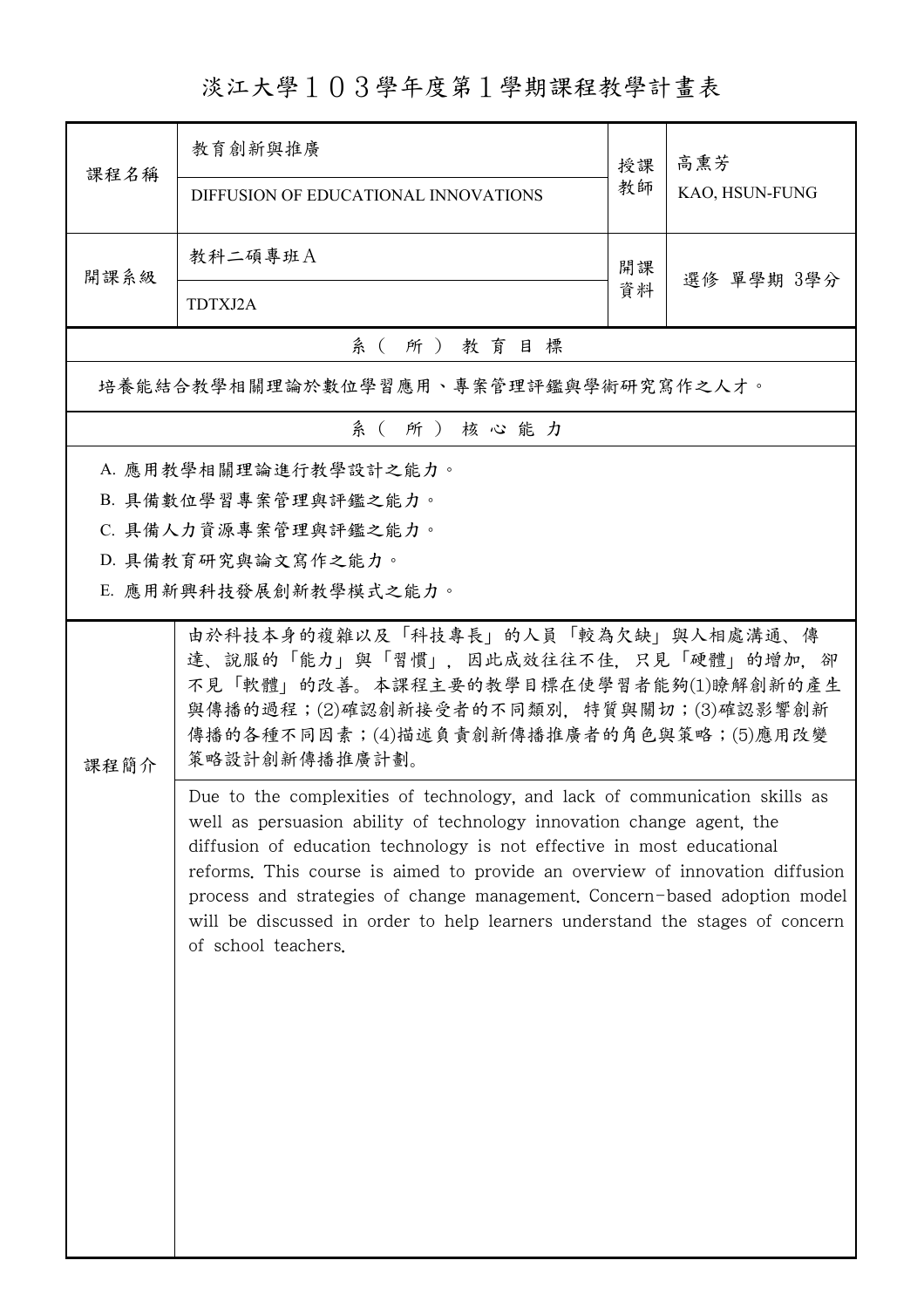一、目標層級(選填): (一)「認知」(Cognitive 簡稱C)領域:C1 記憶、C2 瞭解、C3 應用、C4 分析、 C5 評鑑、C6 創造 (二)「技能」(Psychomotor 簡稱P)領域:P1 模仿、P2 機械反應、P3 獨立操作、 P4 聯結操作、P5 自動化、P6 創作 (三)「情意」(Affective 簡稱A)領域:A1 接受、A2 反應、A3 重視、A4 組織、 A5 內化、A6 實踐 二、教學目標與「目標層級」、「系(所)核心能力」之相關性:

 (一)請先將課程教學目標分別對應前述之「認知」、「技能」與「情意」的各目標層級, 惟單項教學目標僅能對應C、P、A其中一項。

 (二)若對應「目標層級」有1~6之多項時,僅填列最高層級即可(例如:認知「目標層級」 對應為C3、C5、C6項時,只需填列C6即可,技能與情意目標層級亦同)。

 (三)再依據所訂各項教學目標分別對應其「系(所)核心能力」。單項教學目標若對應 「系(所)核心能力」有多項時,則可填列多項「系(所)核心能力」。

(例如:「系(所)核心能力」可對應A、AD、BEF時,則均填列。)

| 序<br>號         |                                                                                                                                                      |                                                                                                                                                                                                                                                                                                                                                                                                                                                                                                                                         | 相關性  |            |  |  |
|----------------|------------------------------------------------------------------------------------------------------------------------------------------------------|-----------------------------------------------------------------------------------------------------------------------------------------------------------------------------------------------------------------------------------------------------------------------------------------------------------------------------------------------------------------------------------------------------------------------------------------------------------------------------------------------------------------------------------------|------|------------|--|--|
|                | 教學目標(中文)                                                                                                                                             | 教學目標(英文)                                                                                                                                                                                                                                                                                                                                                                                                                                                                                                                                | 目標層級 | 系(所)核心能力   |  |  |
| $\mathbf{1}$   | 1、瞭解創新的產生與傳播的過程<br>2、分析創新接受者的類別、特質<br>與<br>關切<br>3、分析影響創新傳播的各種因素<br>4、分析創新推廣者的角色與策略<br>5、評論創新方案推廣的成效<br>應用改變策略設計創新推廣計<br>6,<br>劃                     | 1. Students will be able to<br>explain the process of<br>innovation diffusion.2.<br>Students will be able to<br>analyze the<br>categories, attributes and<br>concerns of innovation<br>adopters.3. Students will be<br>able to analyze the factors<br>influence innovation<br>diffusion.4. Students will be<br>able to analyze the roles and<br>strategies of change agent.5.<br>Students will be able to<br>critic the<br>effectiveness of innovation<br>diffusion programs.6. Students<br>will be able to apply<br>change strategies. | C6   | AE         |  |  |
| 教學目標之教學方法與評量方法 |                                                                                                                                                      |                                                                                                                                                                                                                                                                                                                                                                                                                                                                                                                                         |      |            |  |  |
| 序號             | 教學目標                                                                                                                                                 | 教學方法                                                                                                                                                                                                                                                                                                                                                                                                                                                                                                                                    |      | 評量方法       |  |  |
| $\mathbf{1}$   | 1、瞭解創新的產生與傳播的過程<br>2、分析創新接受者的類別、特質<br>與<br>關切<br>分析影響創新傳播的各種因素<br>3 <sub>1</sub><br>4、分析創新推廣者的角色與策略<br>5、評論創新方案推廣的成效<br>應用改變策略設計創新推廣計<br>$6\sqrt{2}$ | 講述、討論、賞析、實作、參<br>訪、問題解決                                                                                                                                                                                                                                                                                                                                                                                                                                                                                                                 |      | 實作、報告、上課表現 |  |  |

劃

本課程教學目標與目標層級、系(所)核心能力相關性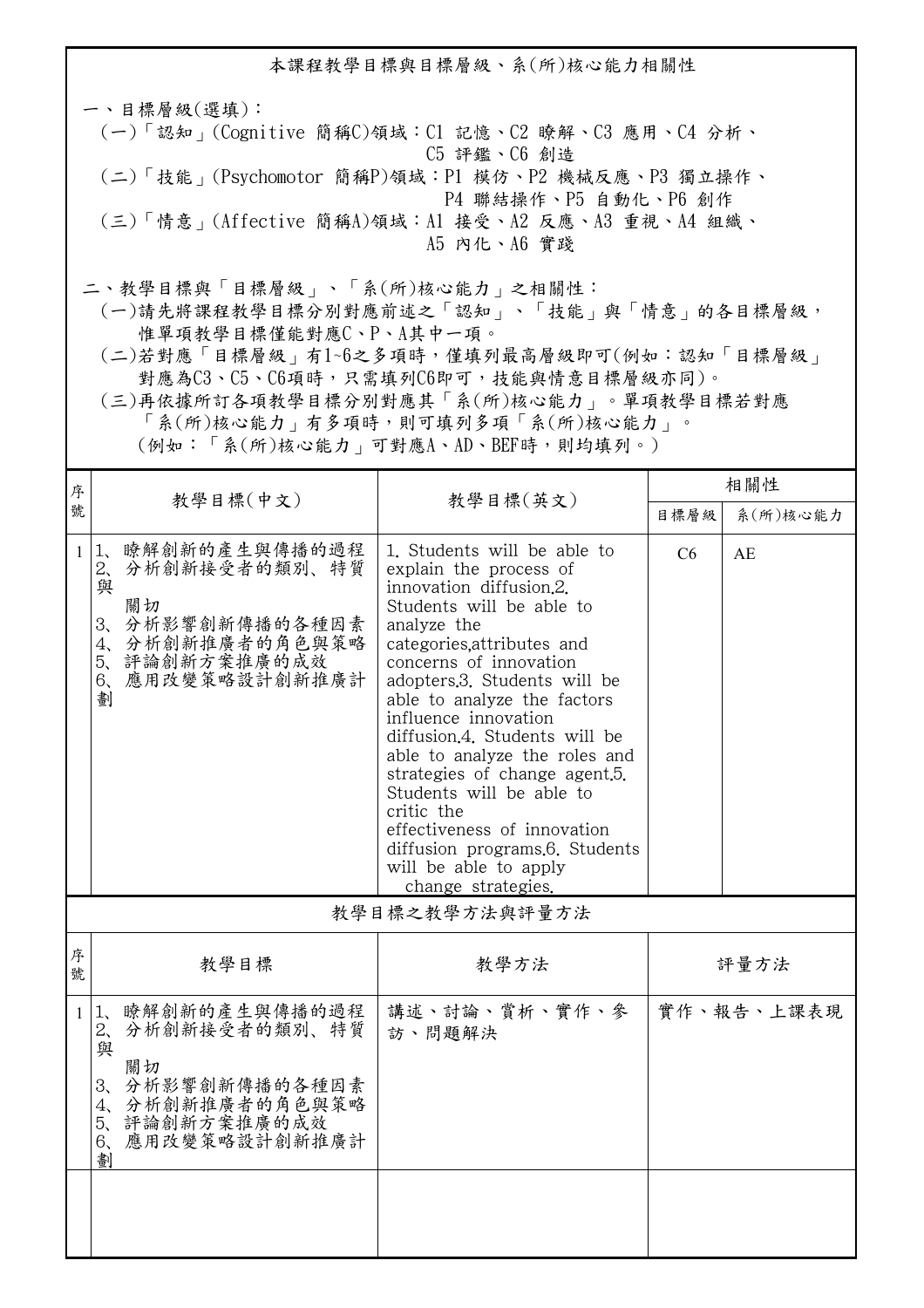| 本課程之設計與教學已融入本校校級基本素養      |                            |                                                           |                                               |    |  |
|---------------------------|----------------------------|-----------------------------------------------------------|-----------------------------------------------|----|--|
| 淡江大學校級基本素養                |                            |                                                           | 內涵說明                                          |    |  |
| 全球視野                      |                            |                                                           | 培養認識國際社會變遷的能力,以更寬廣的視野了解全球化<br>的發展。            |    |  |
| 資訊運用                      |                            |                                                           | 熟悉資訊科技的發展與使用,並能收集、分析和妥適運用資<br>訊。              |    |  |
| 洞悉未來                      |                            |                                                           | 瞭解自我發展、社會脈動和科技發展,以期具備建構未來願<br>景的能力。           |    |  |
| 品德倫理                      |                            |                                                           | 了解為人處事之道,實踐同理心和關懷萬物,反省道德原則<br>的建構並解決道德爭議的難題。  |    |  |
| 獨立思考                      |                            |                                                           | 鼓勵主動觀察和發掘問題,並培養邏輯推理與批判的思考能<br>力。              |    |  |
| 樂活健康<br>$\langle \rangle$ |                            |                                                           | 注重身心靈和環境的和諧,建立正向健康的生活型態。                      |    |  |
| 團隊合作                      |                            |                                                           | 體察人我差異和增進溝通方法,培養資源整合與互相合作共<br>同學習解決問題的能力。     |    |  |
| 美學涵養                      |                            |                                                           | 培養對美的事物之易感性,提升美學鑑賞、表達及創作能<br>力。               |    |  |
|                           |                            |                                                           | 授課進度表                                         |    |  |
| 週<br>欤                    | 日期起訖                       |                                                           | 內 容 (Subject/Topics)                          | 備註 |  |
|                           | $103/09/15$ ~<br>103/09/21 | Introduction to Course                                    |                                               |    |  |
| 2                         | $103/09/22$ ~<br>103/09/28 | Communication Theory and Diffusion                        |                                               |    |  |
|                           | $103/09/29$ ~<br>103/10/05 | Elements of Diffusion                                     |                                               |    |  |
|                           | $103/10/06$ ~<br>103/10/12 | History of Diffusion Research                             |                                               |    |  |
| 5                         | $103/10/13$ ~<br>103/10/19 |                                                           | Critiques of Research on Innovation Diffusion |    |  |
| 6                         | $103/10/20$ ~<br>103/10/26 | Generation of Innovations                                 |                                               |    |  |
|                           | $103/10/27$ ~<br>103/11/02 | Innovation Decision Process, Attributes of<br>Innovations |                                               |    |  |
| 8                         | $103/11/03$ ~<br>103/11/09 | Adopter Categories, Diffusion Networks                    |                                               |    |  |
| 9                         | $103/11/10$ ~<br>103/11/16 | 期中考 (Take Home Exam due)                                  |                                               |    |  |
| 10                        | $103/11/17$ ~<br>103/11/23 | Concerns-Based Adoption Model, Levels of Concerns         |                                               |    |  |
| 11                        | $103/11/24$ ~<br>103/11/30 | Levels of Use & Innovation Configuration                  |                                               |    |  |
| 12                        | $103/12/01$ ~<br>103/12/07 | Innovations in Organizations                              |                                               |    |  |
|                           |                            |                                                           |                                               |    |  |